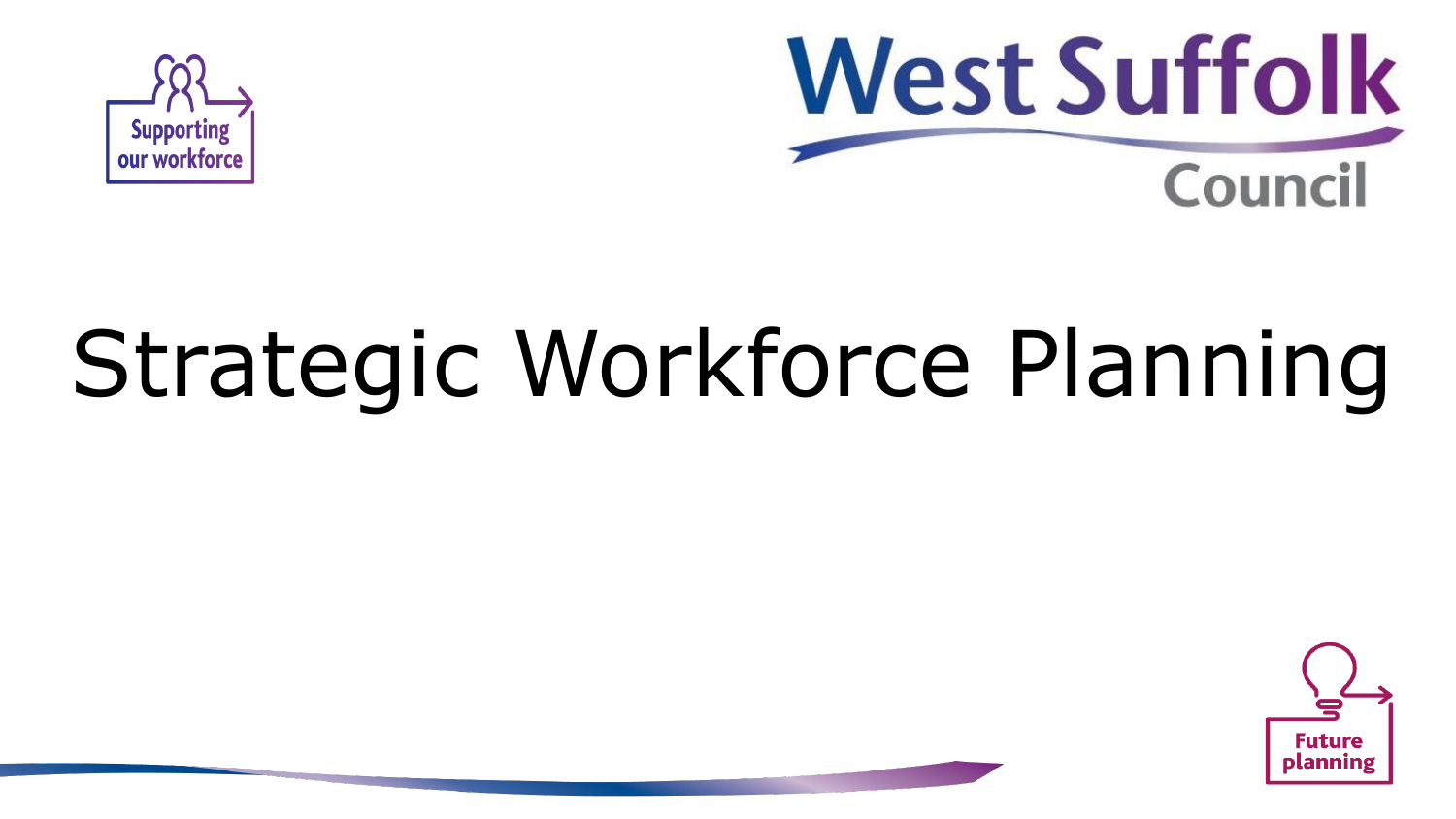# Strategic Workforce Planning

- Connects workforce planning with financial planning and service delivery
- Identifies any factors that may impact on the workforce plan, MTFS and any potential skills gaps/succession plans
- Has an overview of the impact of workforce strategies *(Workforce Strategy, Wellbeing, Training plans)*

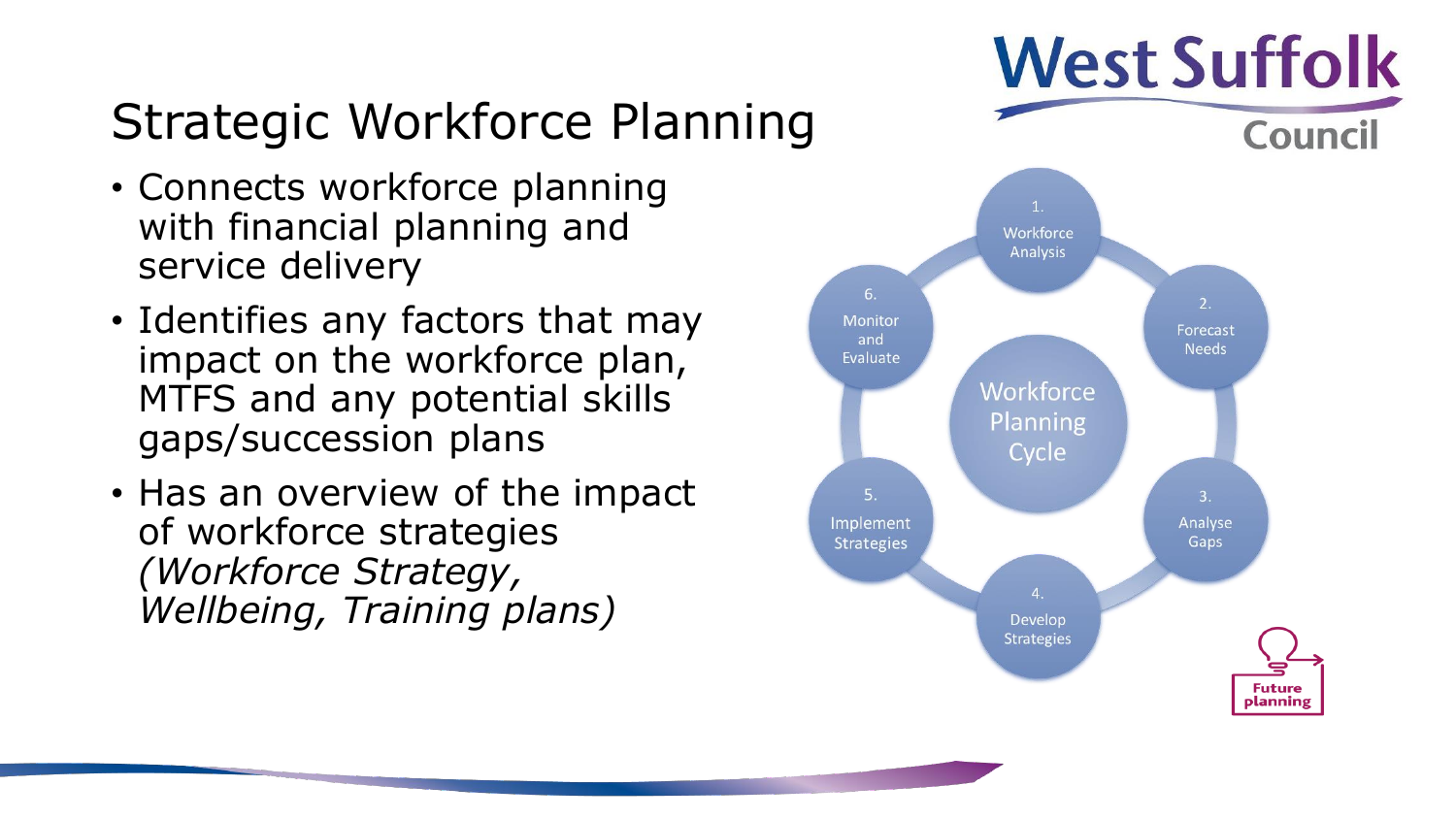

### Why are we doing this?

- **Organisation wide approach** to managing our workforce; rigour, consistency & fairness
- Connects service plans with financial and workforce plans at corporate level
- Good practice and provides an opportunity for constructive challenge
- Team approach
- Better management of notice periods and recruitment windows

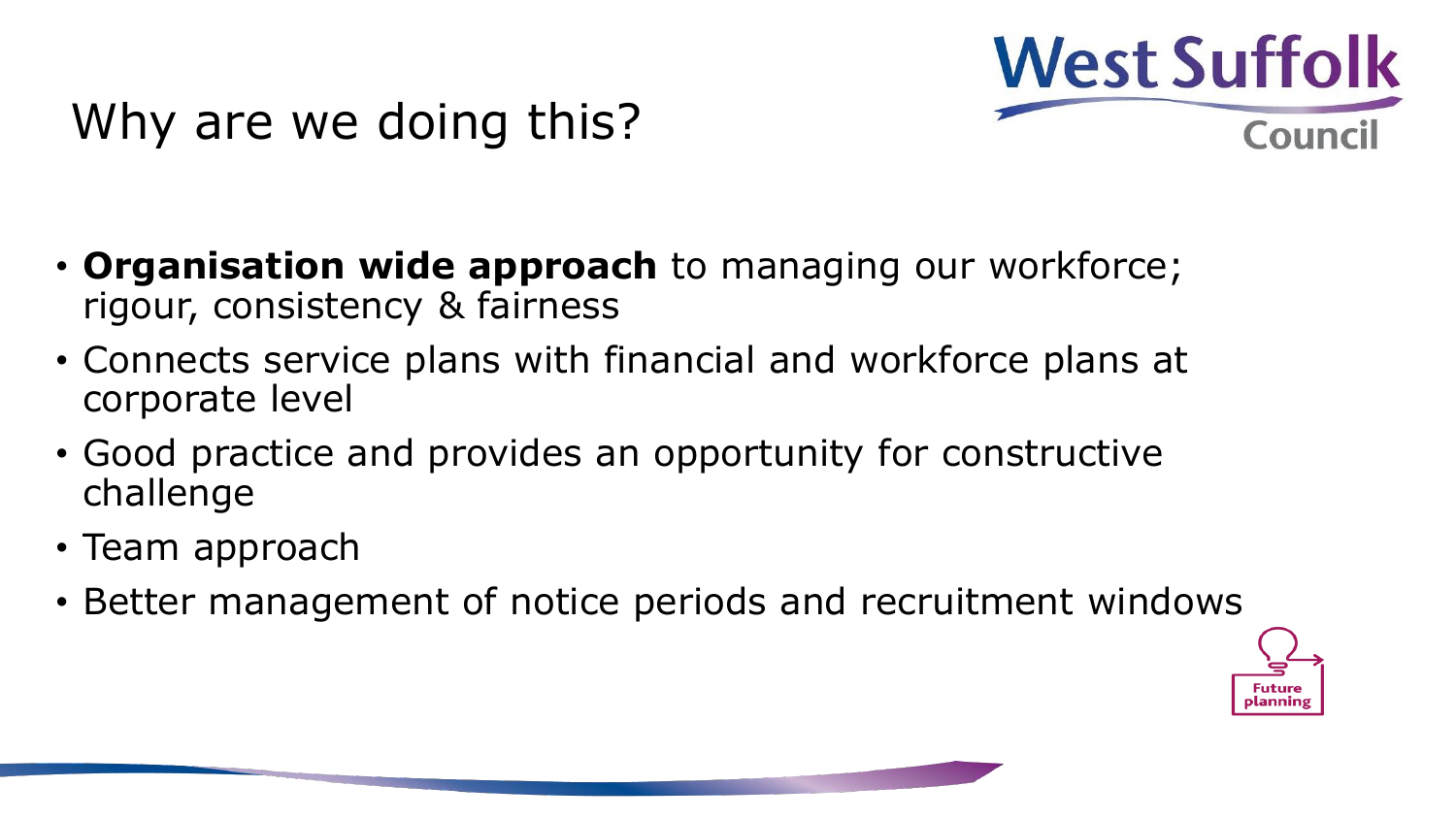

## Workforce Planning Meeting

- Review workforce data
- Review vacant roles and approve recruitment at monthly meeting
- Length of a time for an advert is to increase to one month
- It is no longer acceptable to utilise funding from posts which are partly vacant to enable additional roles to be created within departments
- The organisation will no longer utilise agency staff/temporary staff to cover vacancies without the sign off from the Chair of the Workforce Planning meeting

*Exceptions considered by Chief Executive*

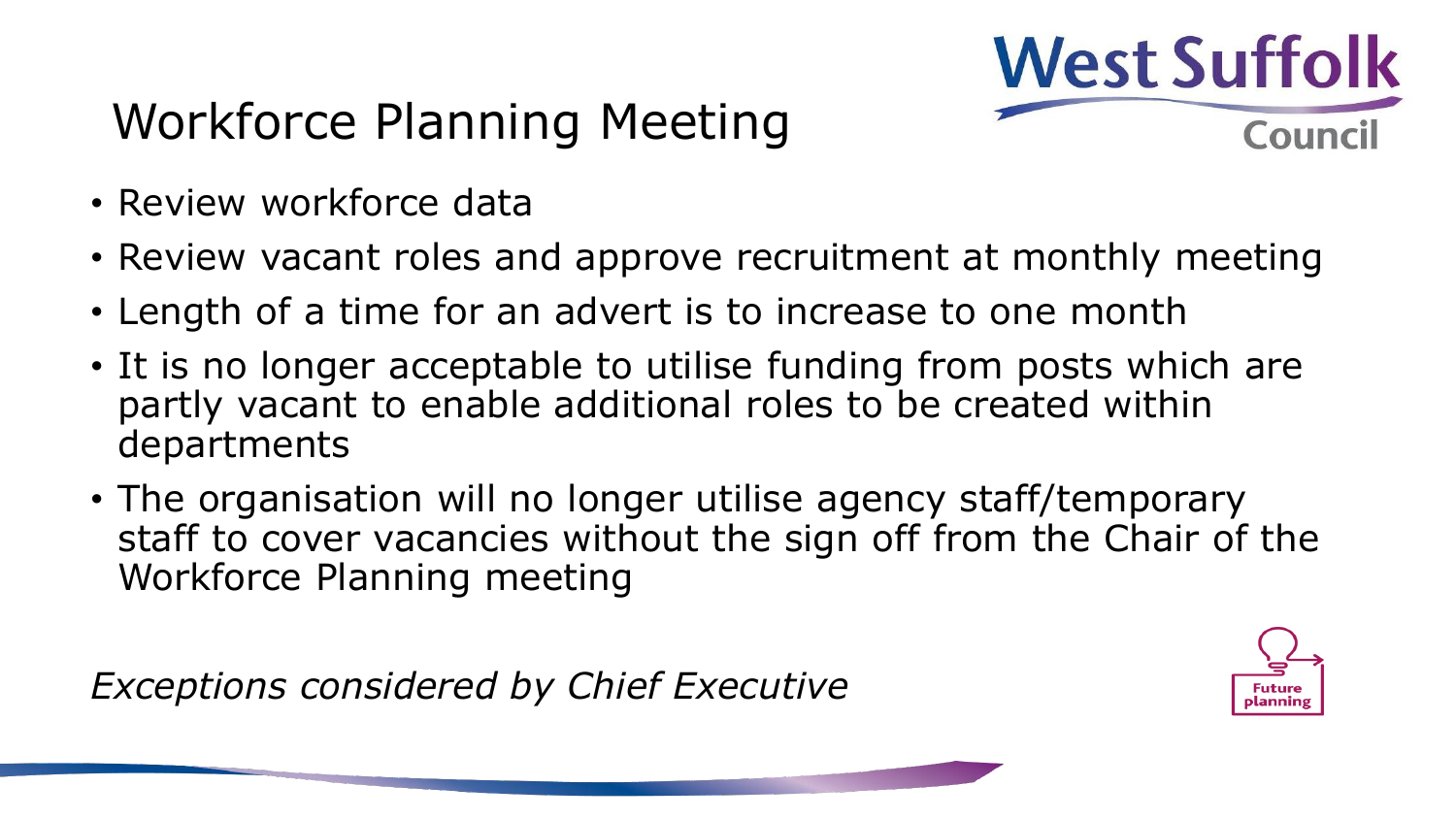

#### Points of note

- The approach to managing establishment is not about not supporting flexible working
- Lengthening the recruitment windows brings us in line with other public sector partners
- Two exceptions; waste & cleansing staff and grounds maintenance staff